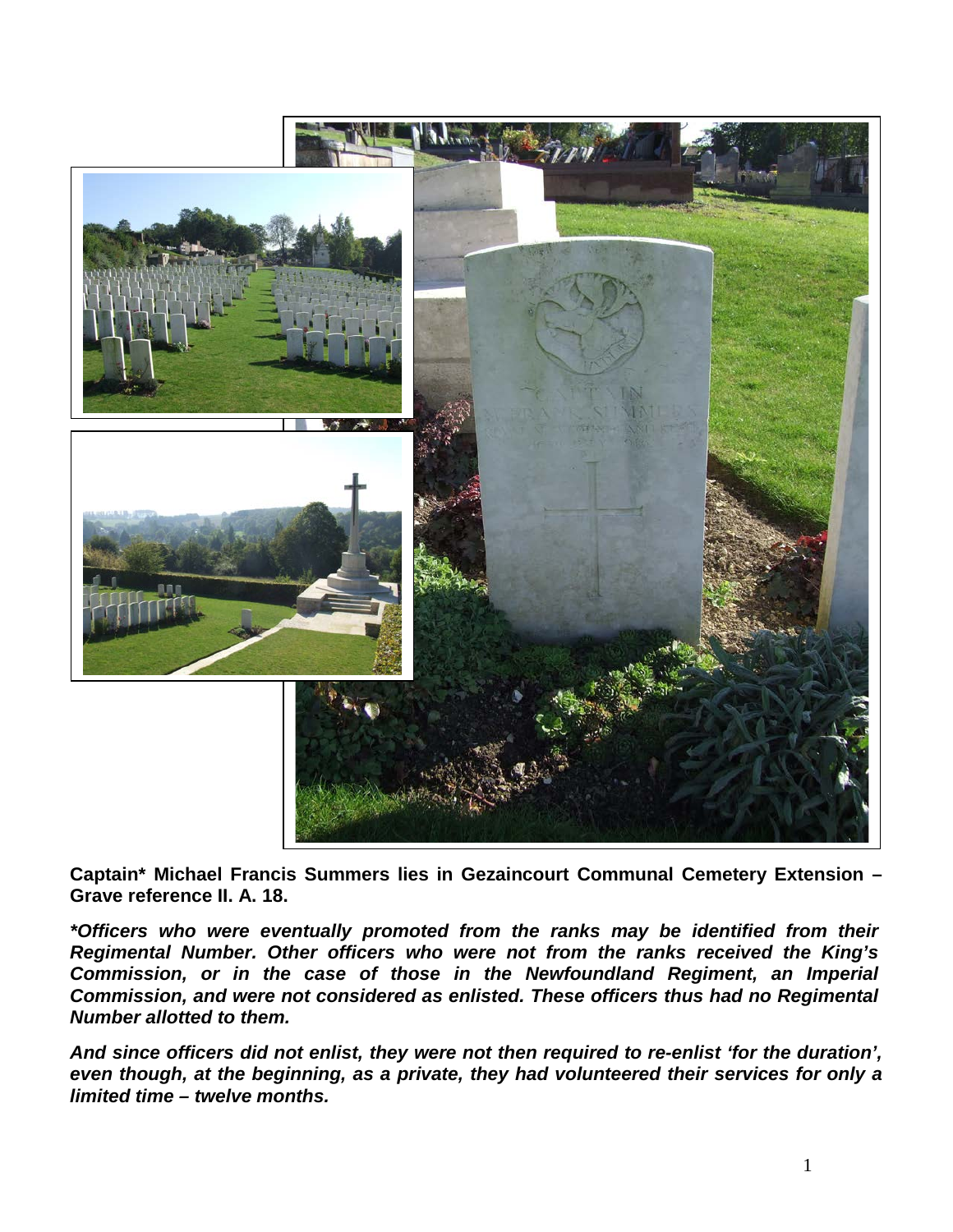2

**His occupation previous to military service recorded as that of** *barrister* **and** *solicitor***, Michael Francis Summers was granted an Imperial Commission (temporary) and an accompanying appointment to the rank of full lieutenant during the time of the first recruiting drive\*.**

*\*He was apparently to be transferred to the Quartermaster's Department and his rank of lieutenant appears to have been honorary as the appointment reads: To Hon. Lt. 21/9/14 – to carry rank for service within the Colony and during the conveyance of troops on the high seas.*

**Lieutenant Summers then embarked for** *overseas service* **some two weeks later, on October 3, 1914, onto the Bowring Brothers' vessel** *Florizel* **which was awaiting the embarkation of the first Newfoundland contingent – it was not yet a battalion. That contingent was to become known to history both as** *the First Five Hundred* **and** *the Blue Puttees***.**

**The ship sailed for the United Kingdom on the following day, October 4, via its rendezvous off the south coast of the Island with the convoy carrying the 1st Canadian Division overseas.**

**(Right:** *The image of Florizel at anchor in the harbour at St. John's is by courtesy of Admiralty House Museum***.)**

**(Right:** *Fort George, constructed in the latter half of the eighteenth century, still serves the British Army to this day***. – photograph from 2011)**

**In the United Kingdom this first Newfoundland contingent was to train in three venues during the late autumn of 1914 and then the winter of 1914-1915: firstly in southern England on the Salisbury Plain; then in Scotland at** *Fort George* **– on the Moray Firth close to Inverness; and lastly at Edinburgh Castle where the unit was to provide the first garrison from outside the British Isles.** 

**(Right:** *The venerable bastion of Edinburgh Castle on its hill – Castle Hill – from where it dominates the city* **– photograph from 2011)**

**Some three months after having been posted to Edinburgh, on May 11, and some seven weeks into spring – although in Scotland there was apparently still snow - the entire Newfoundlanders unit – by now, 'A' and 'B' Companies re-enforced by 'C', 'D', and 'E' was ordered moved to** *Stobs Camp***, all under canvas and south-eastwards of Edinburgh, in the vicinity of the town of Hawick.**

**It was to be at** *Stobs Camp* **that the Newfoundland contingent received the reenforcements from home – 'F' Company which arrived on July 10, 1915 - that would bring its numbers up to that of British Army establishment battalion strength\*.** 





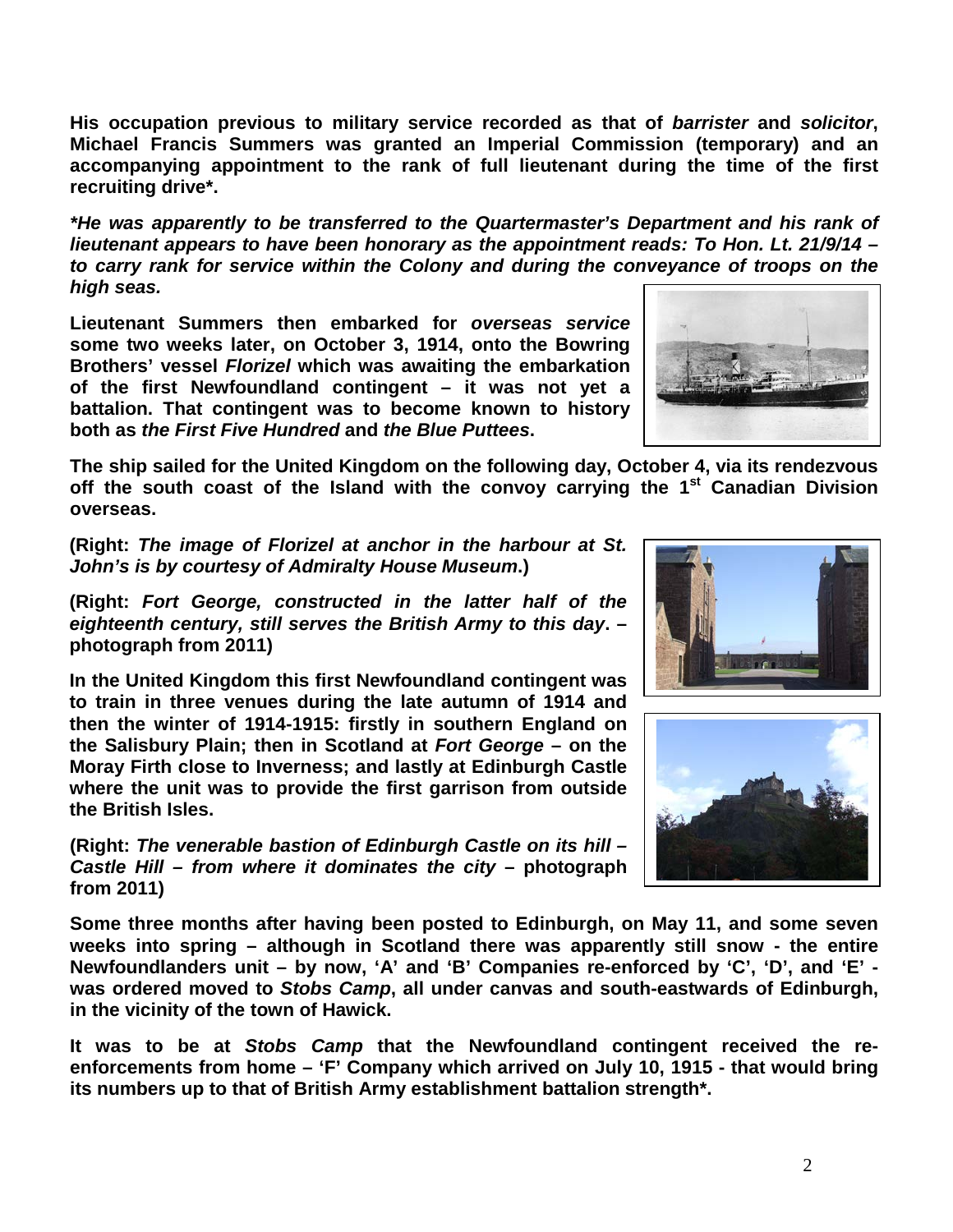3

**The now-formed 1st Battalion of the Newfoundland Regiment was thus enabled to be called on '***active service***'.**

**\****This was approximately fifteen hundred, enough to furnish four 'fighting' companies, two re-enforcement companies and a headquarters staff.*

**(Right:** *The Newfoundland Regiment marches past on the training ground at Stobs Camp and is presented with its Colours on June 10, 1915.* **– by courtesy of Reverend Wilson Tibbo and Mrs. Lillian Tibbo)**

**At the beginning of that August of 1915, the four senior Companies, 'A', 'B', 'C' and 'D', were then sent south from** *Stobs Camp* **to undergo a final two weeks of training, as well as an inspection by the King, at Aldershot. This force, now designated the 1st Battalion, was thereupon attached to the 88th Brigade of the 29th Division of the (British) Mediterranean Expeditionary Force.**

**Meanwhile the two junior Companies, the later-arrived 'E' and aforementioned 'F', were ordered transferred to Scotland's west coast, to Ayr, there to provide the nucleus of the newly-forming 2nd (***Reserve***) Battalion.**

**(Right above:** *George V, by the Grace of God, of the United Kingdom of Great Britain and Ireland and of the British Dominions beyond the Seas, King, Defender of the Faith, Emperor of India* **– the photograph is from** *Bain News Services* **via the** *Wikipedia* **web-site.)**

**Those aforementioned four senior companies, 'A', 'B', 'C' and 'D', of the Newfoundland** Regiment, having now become its 1<sup>st</sup> Battalion, had thereupon been attached to the 88<sup>th</sup> **Brigade of the 29th Division of the (British) Mediterranean Expeditionary Force and had been despatched to** *active service***.**

**(Right:** *Some of the personnel of 'A', 'B', 'C' and 'D' Companies of the 1st Battalion of the Newfoundland Regiment at Aldershot in August of 1915, prior to its departure to active service on the Gallipoli Peninsula*  **– from** *The Fighting Newfoundlander* **by Col. G.W.L. Nicholson, C.D.)**

**On August 20 of 1915, the Newfoundland Battalion had embarked in the Royal Navy Harbour of Devonport onto the requisitioned passenger-liner** *Megantic* **for passage to the Middle East and to the fighting against the Turks. There, a month later – having spent some two weeks billeted in British barracks in the vicinity of the Egyptian capital, Cairo - on September 20, the 1st Battalion was to land at** *Suvla Bay* **on the**  *Gallipoli Peninsula***.**







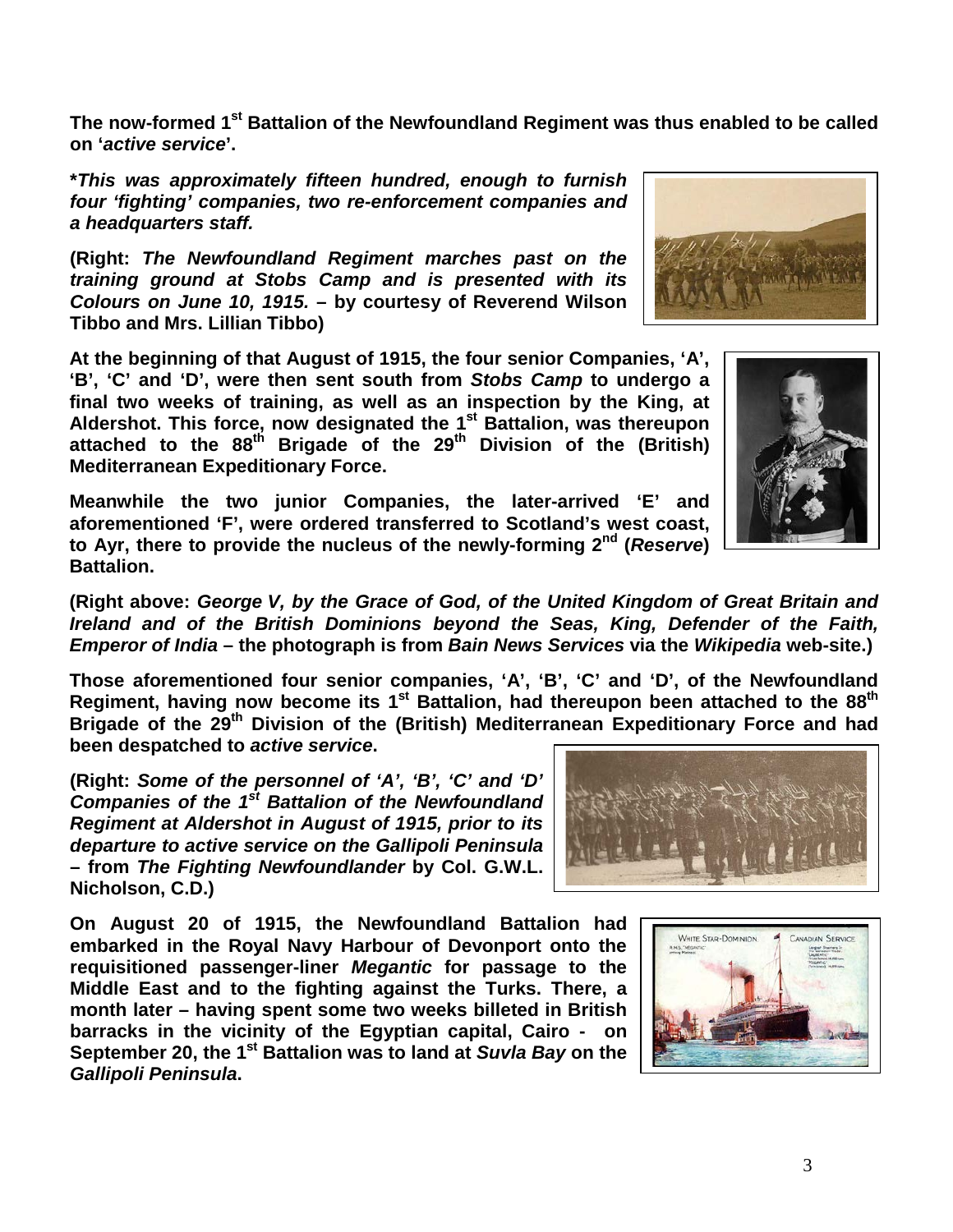**(Precious page:** *The image of Megantic, here in her peace-time colours of a 'White Star Line' vessel, is from the Old Ship Picture Galleries web-site***.)**

**(Right above:** *Kangaroo Beach, where the officers and men of the 1st Battalion, Newfoundland Regiment, landed on the night of September 19-20, 1915, is to be seen in the distance at the far end of Suvla Bay. The remains of a landing-craft are still clearly visible in the foreground on 'A' Beach***. – photograph taken in 2011)**

**(Right above:** *Newfoundland troops on board a troop-ship anchored at Mudros: either Megantic on August 29, Ausonia on September 18, or Prince Abbas on September 19 – Whichever the case, they were yet to land on Gallipoli***. – from Provincial Archives)**

**(Right below:** *A century later, the area, little changed from those far-off days, of the Newfoundland positions at Suvla, and where the 1st Battalion was to serve during the fall of 1915*  **– photograph from 2011)**

**When the Newfoundlanders had landed from their transport ship at** *Suvla Bay* **they would disembark into a campaign that was already on the threshold of collapse.**

**Not only in the area where the Newfoundland Battalion were to serve but, even ever since the very first days of the operation in April of 1915, the entire** *Gallipoli Campaign,* **including the operation at** *Suvla Bay,* **had proved to be little more than a debacle:** 

**Flies, dust, disease, the frost-bite and the floods – and of course the casualties inflicted by an enemy who was to fight a great deal better than the British High Command\* had ever anticipated – were eventually to overwhelm the British-led forces and those of the French, and it would finally be decided to abandon not only** *Suvla Bay* **but the entire**  *Gallipoli* **venture.**

**(Right below:** *An un-identified Newfoundland soldier in the trenches at Suvla Bay –* **from** *Provincial Archives***)**

*\*Many of the commanders chosen were second-rate, had been brought out of retirement, and had little idea of how to fight – let alone of how to win. One of the generals at Suvla, apparently, had handed in his resignation during the Campaign and had just gone home.* 

**November 26 would see the nadir of the Newfoundland Battalion's fortunes at Gallipoli; there was to be a freak rain-, snow- and ice-storm strike the** *Suvla Bay* **area and the** 







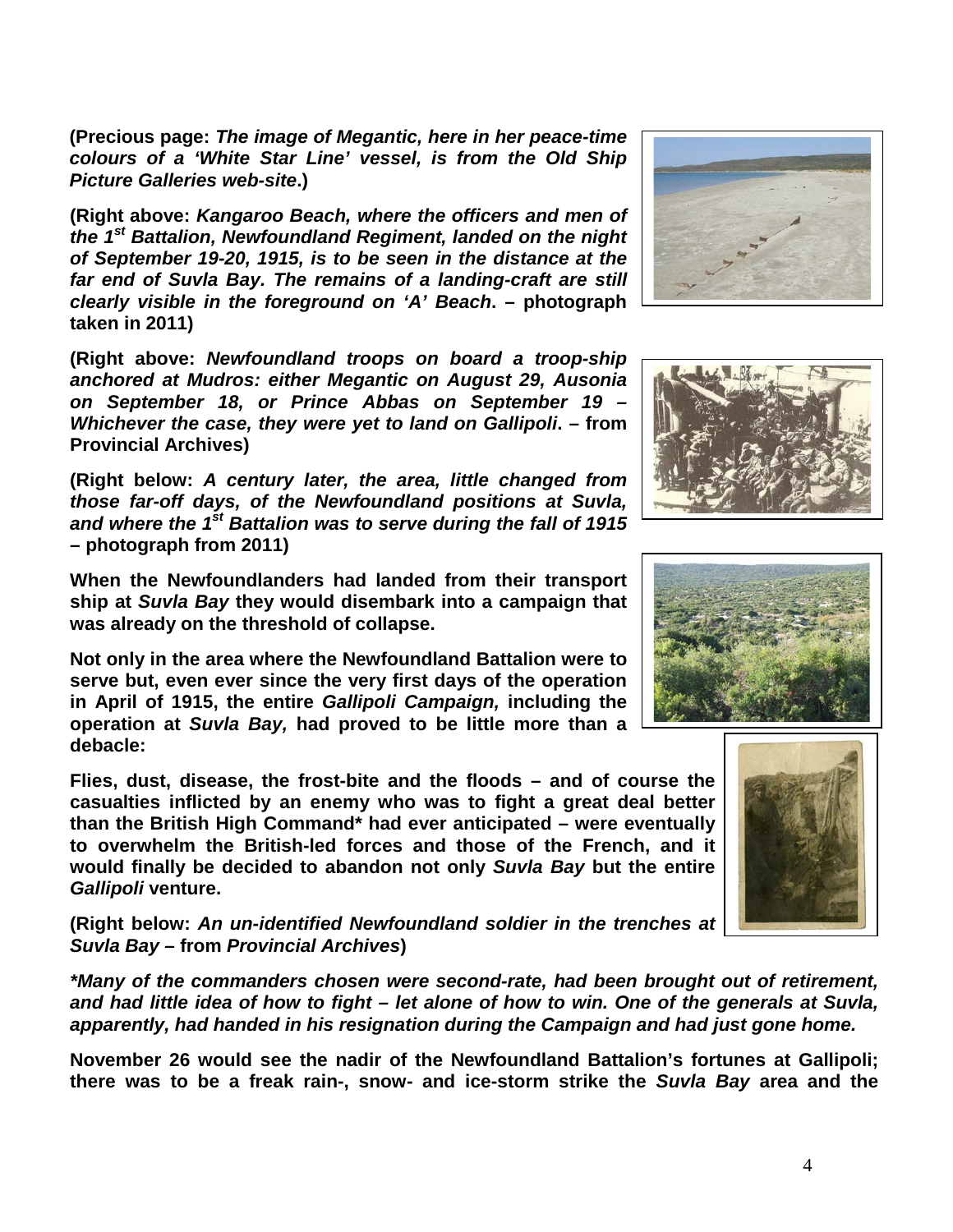**subsequent floods had wreaked havoc amongst the forces of both sides. For several days, survival rather than the enemy was to be the priority.**

**There were to be many casualties on both sides, some of them, surprised by the sudden inundation of their positions, fatalities who had drowned in their trenches – although no Newfoundlanders were to be among that number. Numerous, however, were those afflicted by trench-foot and by frost-bite.**

**On the night of December 19-20, the British had abandoned the area of** *Suvla Bay* **– the Newfoundlanders, the only non-British unit to serve there, to form a part of the rear-guard. Some of the Battalion personnel had been evacuated to the nearby island of Imbros, some to Lemnos, further away, but in neither case was the respite to be of a long duration; the 1st Battalion was to be transferred only two days later to the area of** *Cape Helles***, on the western tip of the** *Gallipoli Peninsula***.**

**His documents record that it was also on this date, December 20 of 1915, that Lieutenant Summers received further promotion to the rank of (honorary) captain – or captain - on the recommendation of Lieutenant Colonel de Burton who, up until December 6, had been Commanding Officer of the 1st Battalion.**

**(Right:** *Cape Helles as seen from the Turkish positions on the misnamed Achi Baba, positions which were never breached: The Newfoundland positions were to the right-hand side of the picture***. – photograph from 2011)**

**The British, Indian and** *Anzac* **forces – the Australian and New Zealand Army Corps was also to serve at** *Gallipoli* **– had now only been marking time until a complete withdrawal of the**  *Peninsula* **could be undertaken.** 

**This final operation would take place on the night of January 8-9, the Newfoundland Battalion to furnish part of the British rear-guard on this second occasion also.**

**(Right:** *'W' Beach at Cape Helles as it was only days before the final British evacuation* **– from** *Illustration***)**

*\*Lieutenant Owen Steele of St. John's, Newfoundland, is cited as having been the last soldier of the Mediterranean Expeditionary Force to step into the final small boat to sail from the Gallipoli Peninsula.*

**(Right:** *'W' Beach almost a century after its abandonment by British forces in that January of 1916 and by the Newfoundlanders who were to be the last soldiers off the beach***:** *Vestiges of the wharves in the black-and-white picture are still to be seen.* **– photograph from 2011)**







**(continued)**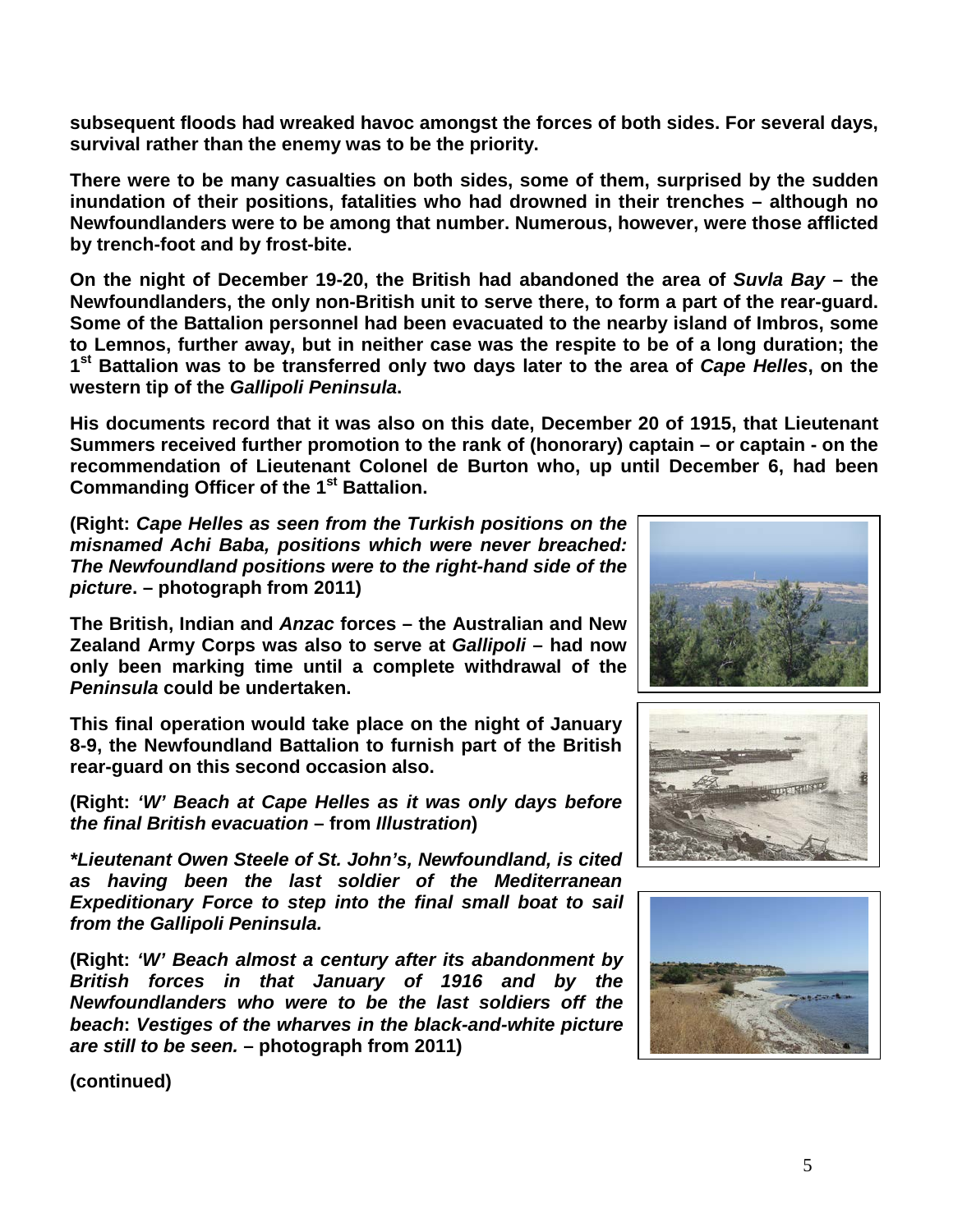**Immediately after the British had evacuated the entire** *Gallipoli Peninsula* **in January of 1916, the Newfoundland Battalion was to be ordered to the Egyptian port-city of Alexandria, to arrive there on the 15th of that month. The Newfoundlanders were then to be immediately transferred southward to the vicinity of Suez, a port at the southern end of the Canal which bears the same name, there to await further orders since, at the time, the subsequent destination of the British 29th Division had yet to be decided\*.**



*\*Bulgaria had entered the conflict on the side of the Central Powers, and Salonika was soon to become a theatre of war.*

**(Right above:** *The British destroy their supplies during the final evacuation of the Gallipoli Peninsula. The men of the 1st Battalion of the Newfoundland Regiment were among the last to leave on two occasions, at both Suvla Bay and Cape Helles***. – photograph taken from the battleship** *Cornwallis* **from**  *Illustration***)**

**(Right above:** *Port Tewfiq at the south end of the Suez Canal as it was just prior to the Great War* **– from a vintage post-card)**

**After a two-month interim spent in the vicinity of Port Suez, the almost six-hundred officers and** *other ranks* **of the 1st Battalion were to board His Majesty's Transport** *Alaunia* **at Port Tewfiq, on March 14 to begin the voyage through the**  *Suez Canal* **en route to France. The Newfoundlanders would disembark eight days afterwards in the Mediterranean portcity of Marseilles, on March 22.**

**(Right above:** *British troops march through the port area of the French city of Marseilles***. – from a vintage post-card)**

**Some three days after the unit's disembarkation on March 22, the Newfoundland Battalion's train was to find its way to the small provincial town of Pont-Rémy, a thousand kilometres to the north of Marseilles. It had been a cold, miserable journey, the blankets provided for the troops having inexcusably travelled unused in a separate wagon.**

**Having de-trained at the local station at two o'clock in the morning, the Newfoundlanders were now still to endure the long, dark march ahead of them before they would reach their billets at Buigny l'Abbé.**

**It is doubtful if many of those tired soldiers were to pay much attention to the slow-moving stream flowing under the bridge over which they had then marched on their way from the station.** 



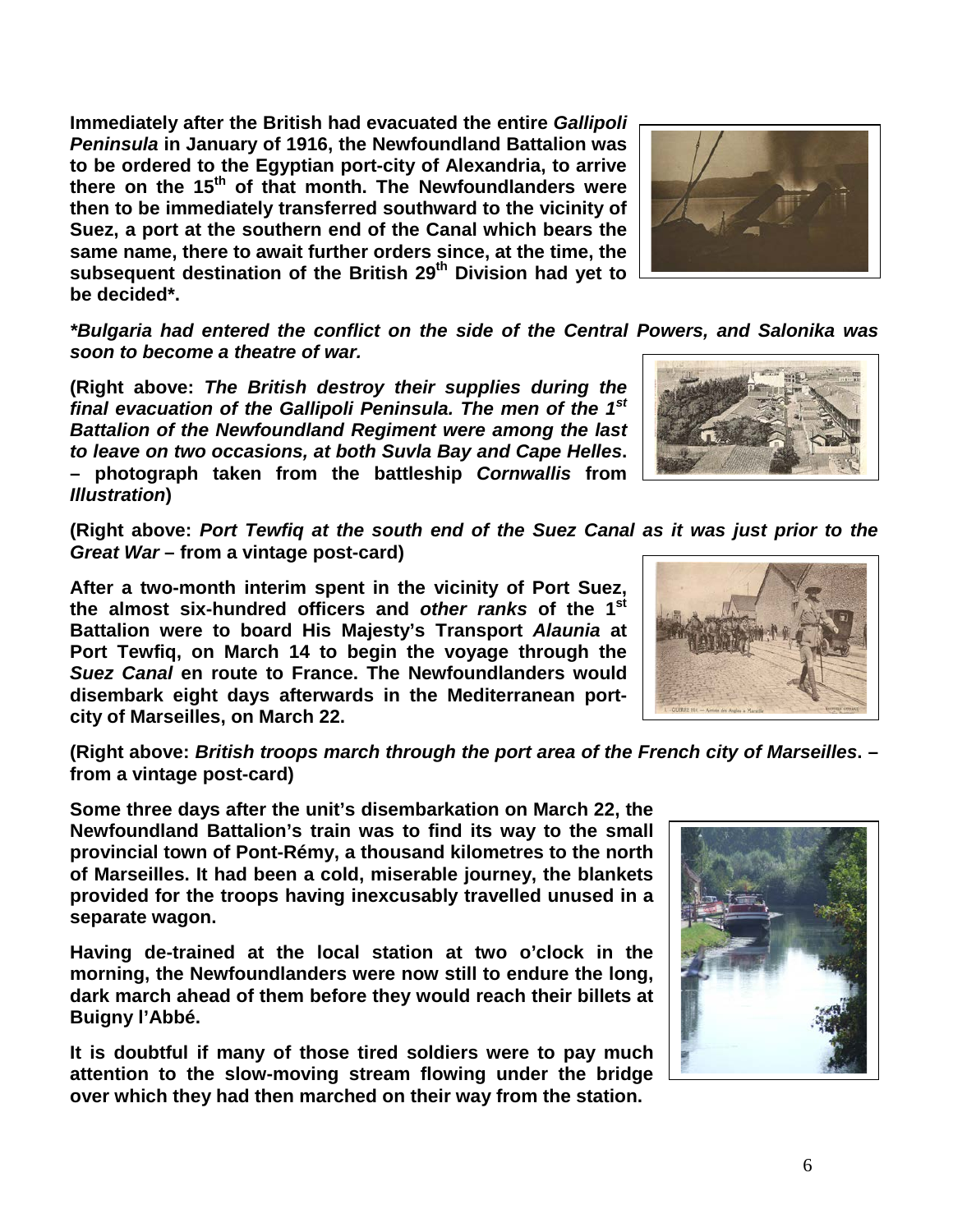**But some three months later** *the Somme* **was to become a part of their history.**

**(Preceding page:** *A languid River Somme as seen from the bridge at Pont-Rémy* **– photograph from 2010)**

**On April 13, the 1st Battalion had subsequently marched into the village of Englebelmer – perhaps some fifty kilometres in all from Pont-Rémy - where it would be billeted, would receive re-enforcements from Scotland via Rouen and, in two days' time, would be introduced into the communication trenches of the** *Western Front.*

**Just days following the Newfoundland Battalion's arrival on the** *Western Front***, two of the four Companies – 'A', and 'B' – were to take over several support positions from a British unit\* before the entire Newfoundland unit was to then be ordered to move further up for the first time into forward positions on April 22.**

*\*It should be said that the Newfoundland Battalion and two-hundred men of the Bermuda Rifles who were serving at the time in the 2nd Lincolnshire Regiment Battalion, were then the only units at the Somme from outside the British Isles - true also on the day of the attack on July 1.*

**Apparently, according to a letter subsequently written by Captain Summers' father to Captain Timewell at the Newfoundland** *Pay & Record Office* **in London, Captain Summers had spent some time on leave in the capital city during the month of April, 1916. There seem to be no further details.**



**(Right above:** *London – in fact the City of Westminster – in the area of Marble Arch, in or about the year 1913, just prior to the Great War* **– from a vintage post-card)**

**(Right below:** *A part of the re-constructed trench system to be found in the Newfoundland Memorial Park at Beaumont-Hamel* **– photograph from 2009(?))**

**Having then been withdrawn at the end of that April to the areas of Mailly-Maillet and Louvencourt where they would be based for the next two months, the Newfoundlanders were soon to be preparing for the upcoming British campaign of that summer, to be fought on the ground named for the languid, meandering river,** *the Somme***, that flowed – and still does so today – through the region.** 

**If there is one name and date in Newfoundland history which is etched in the collective once-national memory, it is that of Beaumont-Hamel on July 1 of 1916; and if any numbers are remembered, they are those of the eight-hundred who went**  *over the top* **in the third wave of the attack on that morning, and of the sixty-eight unwounded present at muster some twenty-four hours later\*.**

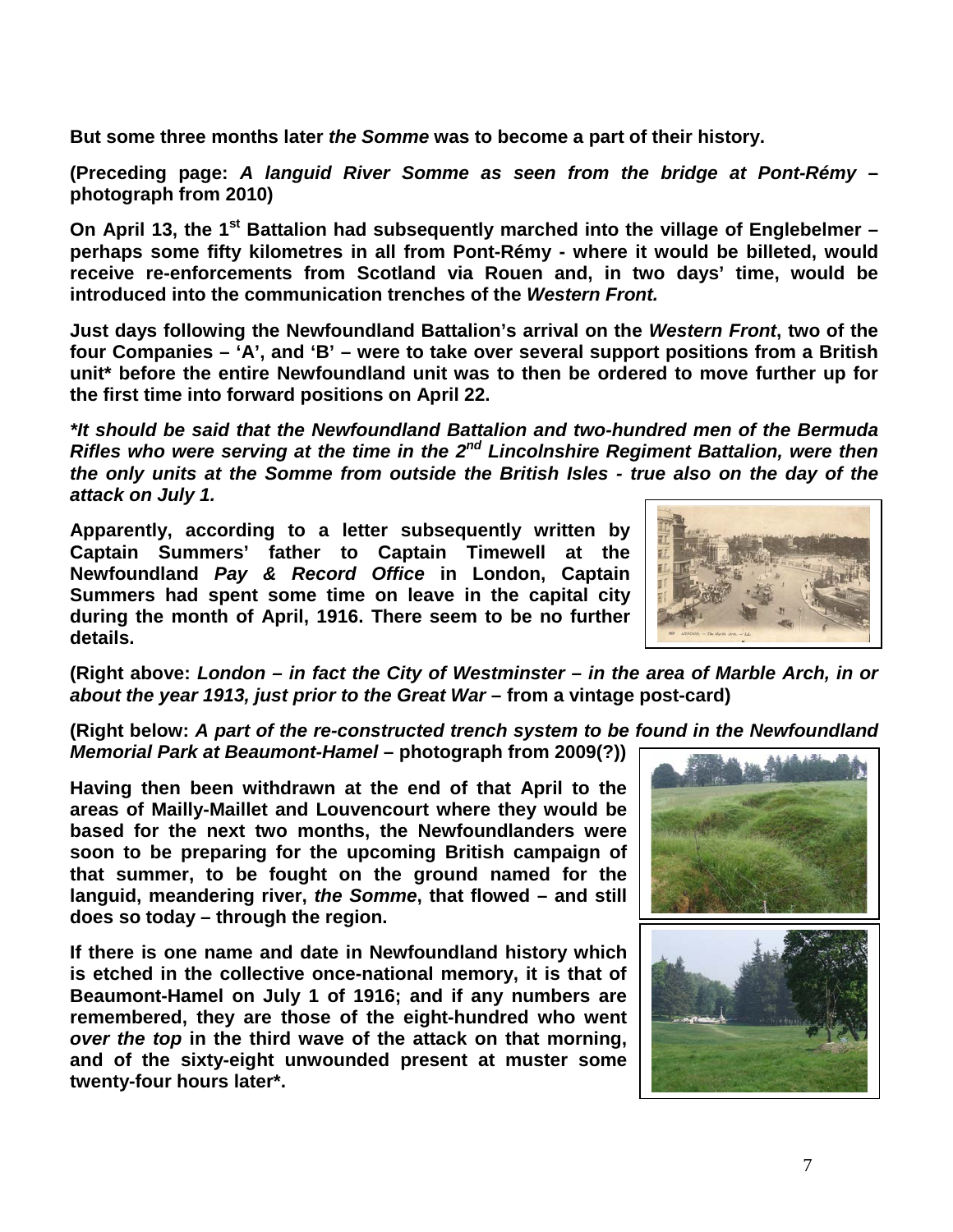**(Preceding page:** *Beaumont-Hamel: Looking from the British lines down the hill to Y Ravine Cemetery which today stands atop part of the German front-line defences: The Danger Tree is to the right in the photograph***. – photograph taken in 2009)**

**(Right:** *A view of Hawthorn Ridge Cemetery Number 2 in the Newfoundland Memorial Park at Beaumont-Hamel* **– photograph from 2009(?))**

*\*Perhaps ironically, the majority of the Battalion's casualties was to be incurred during the advance from the third line of British trenches to the first line from where the attack proper was to be made, and while struggling through British wire laid to protect the British positions from any German attack.*

**There are other numbers of course: the fiftyseven thousand British casualties incurred in four hours on that same morning of which nineteen-thousand were recorded as having been** *killed in action* **or** *died of wounds***.** 

**It was to be the largest disaster** *ever* **in the annals of the British Army…and, perhaps just as depressing, the butchery of** *the Somme* **was to continue for the next four and a half months.**

**(Right above:** *Beaumont-Hamel is a commune, not a village***. – photos from 2010 and 2015)**

*In fact, Beaumont-Hamel was a commune – it still exists today – at the time comprising two communities: Beaumont, a village on the German side of the lines, and Hamel which was behind those of the British. No-Man's-Land, on which the Newfoundland Memorial Park lies partially today, was on land that separated Beaumont from Hamel.* 

**(Right:** *A grim, grainy image purporting to be Newfoundland dead awaiting burial after Beaumont-Hamel –* **from…?)**

**The son of Michael J. Summers, general merchant – to whom he had allotted a daily one dollar and fifty cents from his twodollar per diem pay - and of Catherine Summers (née** *Daley***, deceased February 2, 1892)\* of 330, Water Street in St. John's, he was also brother to Patrick and Mary\*\*.**

*\*The couple married on September 10, 1884.*

**(Right above:** *A British casualty clearing station – the one pictured here under canvas for mobility if and whenever the necessity were to arise – being established somewhere in France during the early years of the War***:** *Other such medical establishments were often of a much more permanent nature***. - from a vintage post-card)**